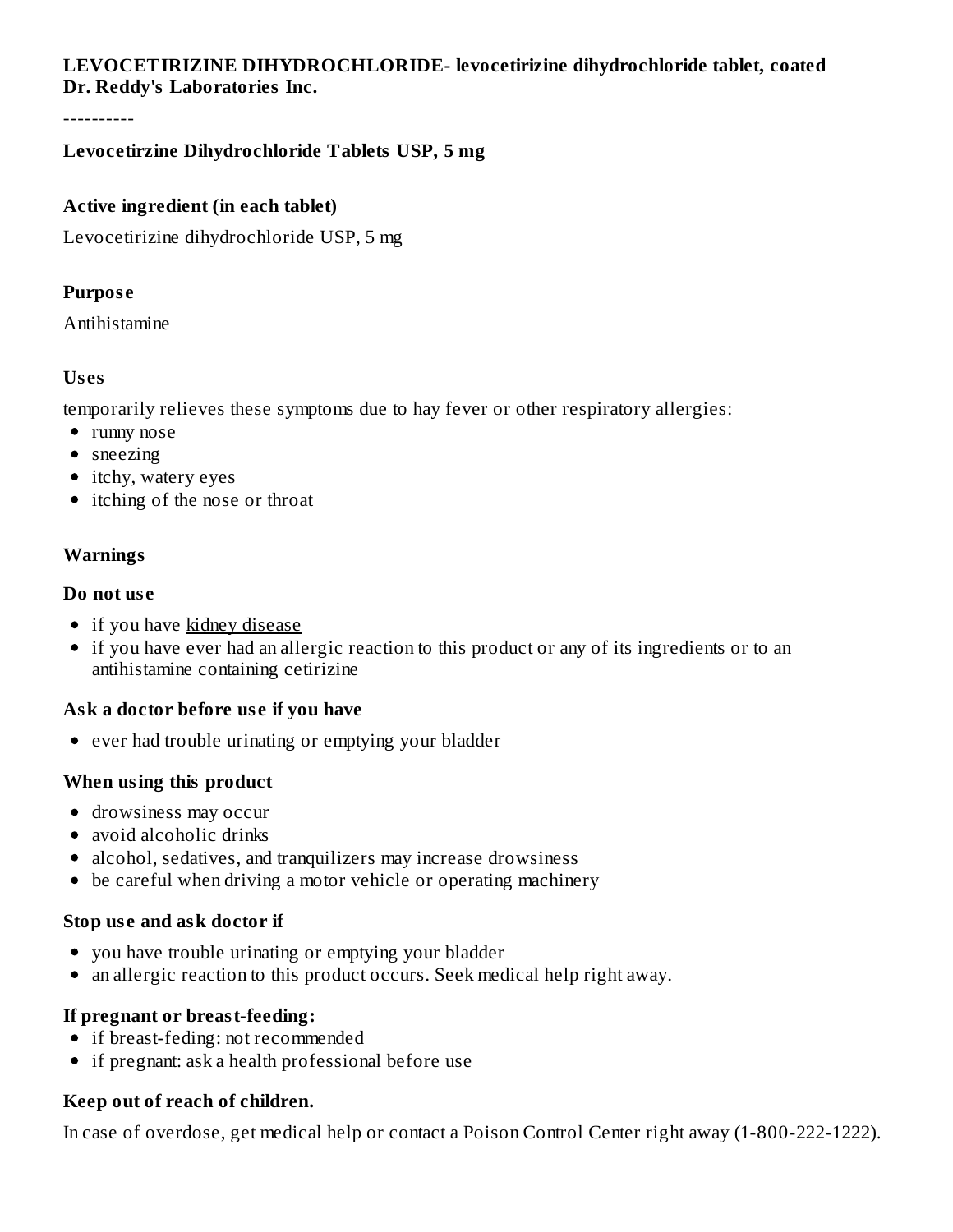#### **Directions**

| adults 65 years of age<br>and older        | $\bullet$ ask a doctor                                                                                                                                                                                                      |  |  |
|--------------------------------------------|-----------------------------------------------------------------------------------------------------------------------------------------------------------------------------------------------------------------------------|--|--|
| adults and children 12-<br>64 years of age | • take 1 tablet $(5 \text{ mg})$ once daily in the evening<br>do not take more than 1 tablet $(5 \text{ mg})$ in 24 hours<br>$1/2$ tablet (2.5 mg) once daily in the evening may be<br>appropriate for less severe symptoms |  |  |
| children 6-11 years of<br>age              | • take $1/2$ tablet (2.5 mg) once daily in the evening<br>do not take more than $1/2$ tablet $(2.5 \text{ mg})$ in 24 hours                                                                                                 |  |  |
| children under 6 years<br>of age           | do not use                                                                                                                                                                                                                  |  |  |
| consumers with kidney<br>disease           | do not use                                                                                                                                                                                                                  |  |  |

#### **Other information**

- store between  $20^{\circ}$  and  $25^{\circ}$ C (68 $^{\circ}$  and  $77^{\circ}$ F)
- (bottles only) safety sealed: do not use if carton was opened or if printed foil inner seal on bottle is torn or missing
- (blister only) safety sealed: do not use if seal is broken or if individual blister unit is open or torn

#### **Inactive ingredients**

colloidal silicon dioxide, hypromellose, lactose monohydrate, magnesium stearate, microcrystalline cellulose, polyethylene glycol, titanium dioxide

#### **Questions or comments?**

Call **1-888-375-3784**

#### **Levocetirizine Dihydrochloride Tablets, USP 5 mg carton label**

**Dr. Reddy's** NDC 43598-735-35

Original Prescription Strength

**Levocetirizine Dihydrochloride Tablets USP, 5 mg Antihistamine**

ALLERGY

24 HOUR

Relief of:

- Sneezing
- Runny Nose
- Itchy Nose or Throat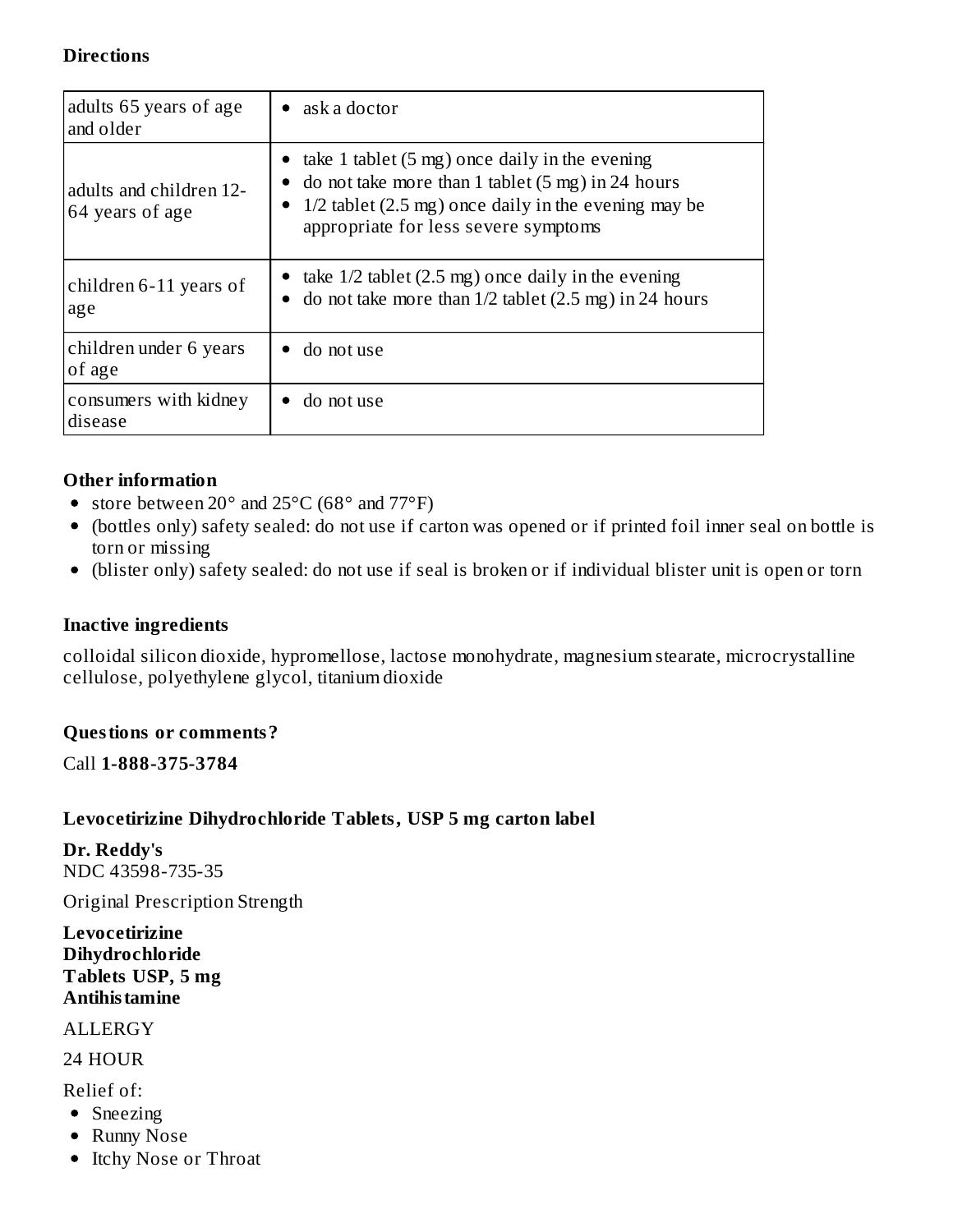• Itchy, Watery Eyes

#### **35 Tablets**



**Levocetirizine Dihydrochloride Tablets USP, 5 mg bottle label**

**NDC 43598-735-35 Dr.Reddy's**

Original Prescription Strength **Levocetirizine Dihydrochloride Tablets USP, 5 mg Antihistamine**

ALLERGY

24 HOUR

**35 Tablets**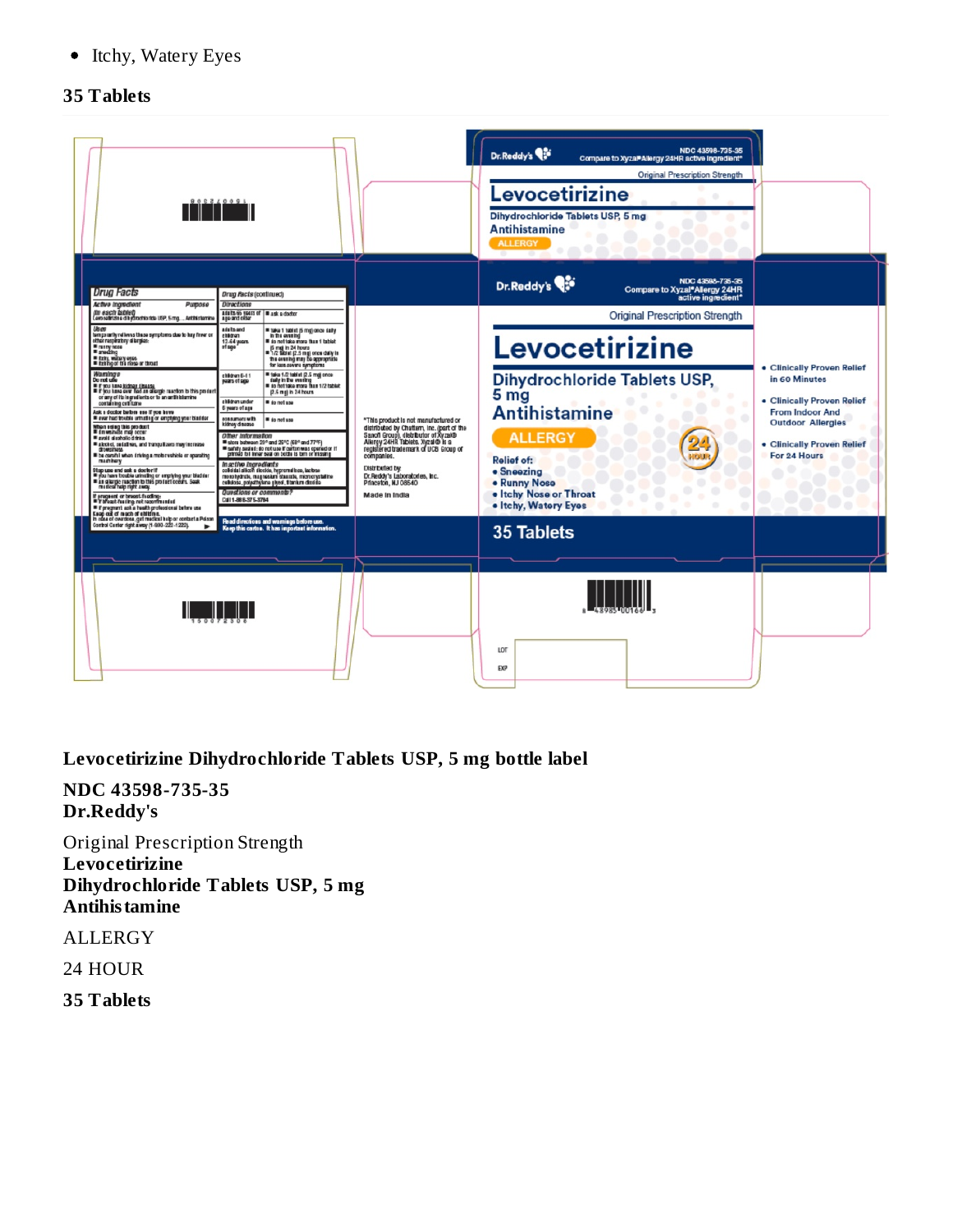

## **LEVOCETIRIZINE DIHYDROCHLORIDE**

levocetirizine dihydrochloride tablet, coated

| ie vocetii izine "diriydrochloride" tablet, "coated"                                                                           |                                       |  |  |                           |  |
|--------------------------------------------------------------------------------------------------------------------------------|---------------------------------------|--|--|---------------------------|--|
|                                                                                                                                |                                       |  |  |                           |  |
|                                                                                                                                |                                       |  |  |                           |  |
| <b>HUMAN OTC DRUG</b><br>Item Code (Source)<br><b>Product Type</b>                                                             |                                       |  |  |                           |  |
| ORAL                                                                                                                           |                                       |  |  |                           |  |
|                                                                                                                                |                                       |  |  |                           |  |
|                                                                                                                                |                                       |  |  |                           |  |
| <b>Active Ingredient/Active Moiety</b>                                                                                         |                                       |  |  |                           |  |
| <b>Ingredient Name</b><br><b>Basis of Strength</b><br>Strength                                                                 |                                       |  |  |                           |  |
| levocetirizine dihydrochloride (UNII: SOD6A38AGA) (levocetirizine -<br>levocetirizine<br>dihydrochloride<br>UNII:6 U5EA9 RT2O) |                                       |  |  | 5 <sub>mg</sub>           |  |
|                                                                                                                                |                                       |  |  |                           |  |
|                                                                                                                                |                                       |  |  |                           |  |
|                                                                                                                                |                                       |  |  |                           |  |
| <b>Ingredient Name</b>                                                                                                         |                                       |  |  |                           |  |
| CELLULOSE, MICRO CRYSTALLINE (UNII: OP1R32D61U)                                                                                |                                       |  |  |                           |  |
| LACTOSE MONOHYDRATE (UNII: EWQ57Q8I5X)                                                                                         |                                       |  |  |                           |  |
| <b>SILICON DIO XIDE (UNII: ETJ7Z6XBU4)</b>                                                                                     |                                       |  |  |                           |  |
|                                                                                                                                | MAGNESIUM STEARATE (UNII: 70097M6I30) |  |  |                           |  |
|                                                                                                                                |                                       |  |  | NDC:43598-669<br>Strength |  |

**HYPROMELLOSES** (UNII: 3NXW29V3WO)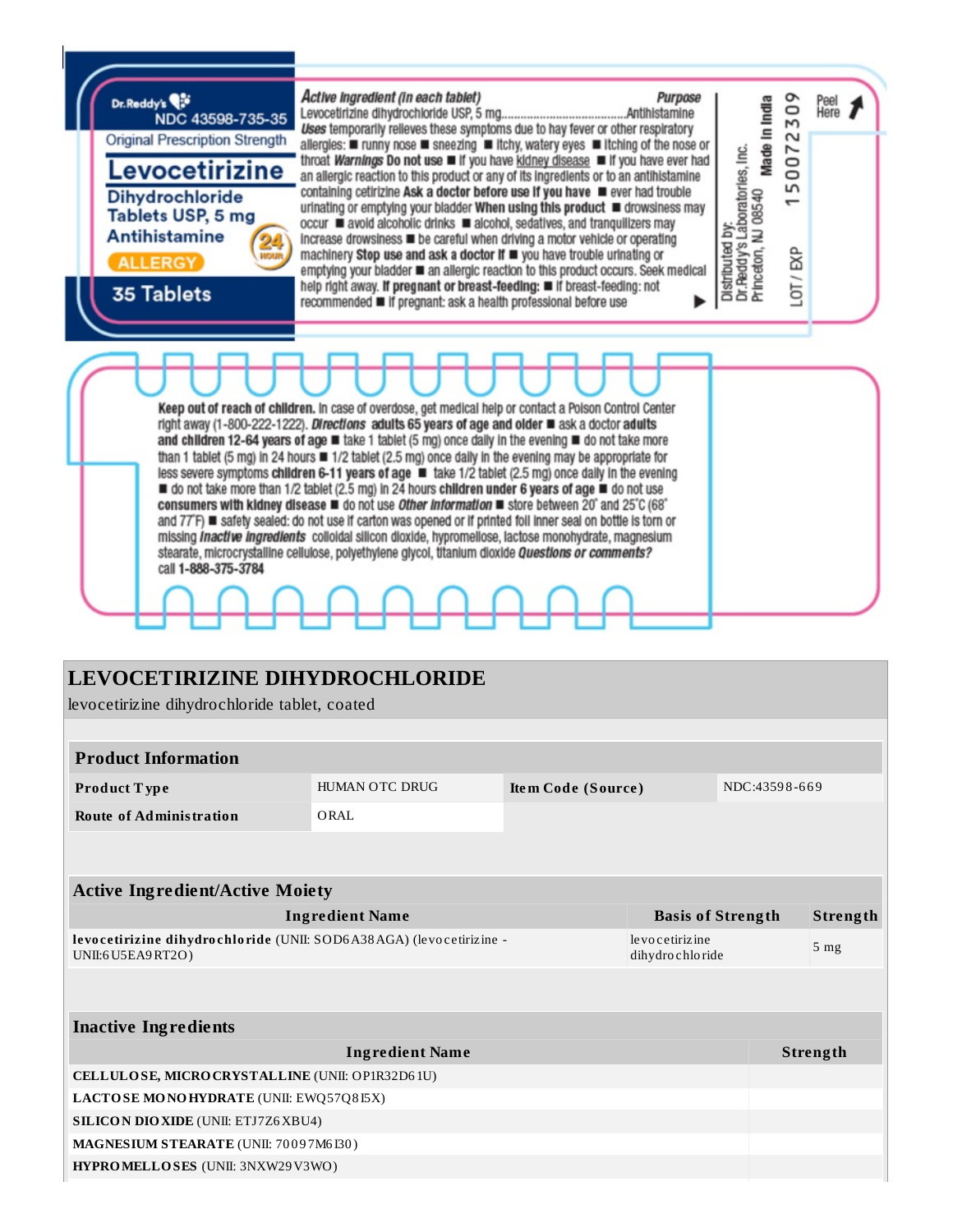| TITANIUM DIO XIDE (UNII: 15FIX9V2JP)                |               |       |                                                           |                             |                                         |  |
|-----------------------------------------------------|---------------|-------|-----------------------------------------------------------|-----------------------------|-----------------------------------------|--|
| Polyethylene Glycol, Unspecified (UNII: 3WJQ0SDW1A) |               |       |                                                           |                             |                                         |  |
|                                                     |               |       |                                                           |                             |                                         |  |
| <b>Product Characteristics</b>                      |               |       |                                                           |                             |                                         |  |
| Color                                               |               | white | Score                                                     |                             | 2 pieces                                |  |
| <b>Shape</b>                                        |               | OVAL  | <b>Size</b>                                               |                             | 9 <sub>mm</sub>                         |  |
| Flavor                                              |               |       | <b>Imprint Code</b>                                       |                             | L: L                                    |  |
| <b>Contains</b>                                     |               |       |                                                           |                             |                                         |  |
|                                                     |               |       |                                                           |                             |                                         |  |
|                                                     |               |       |                                                           |                             |                                         |  |
| Packaging                                           |               |       |                                                           |                             |                                         |  |
| <b>Item Code</b><br>#                               |               |       | <b>Package Description</b><br><b>Marketing Start Date</b> |                             |                                         |  |
|                                                     | 1 in 1 CARTON |       |                                                           |                             |                                         |  |
| 1 NDC:43598-669-35                                  |               |       |                                                           | 03/12/2018                  | 09/06/2019                              |  |
| 1                                                   |               |       | 35 in 1 BOTTLE; Type 0: Not a Combination Product         |                             |                                         |  |
| 2 NDC:43598-669-22                                  | 1 in 1 CARTON |       |                                                           | 03/12/2018                  | 09/06/2019                              |  |
| $\overline{2}$                                      |               |       | 55 in 1 BOTTLE; Type 0: Not a Combination Product         |                             |                                         |  |
| 3 NDC:43598-669-80                                  | 1 in 1 CARTON |       |                                                           | 03/12/2018                  | <b>Marketing End Date</b><br>09/06/2019 |  |
| 3                                                   |               |       | 80 in 1 BOTTLE; Type 0: Not a Combination Product         |                             |                                         |  |
|                                                     |               |       |                                                           |                             |                                         |  |
|                                                     |               |       |                                                           |                             |                                         |  |
| <b>Marketing Information</b>                        |               |       |                                                           |                             |                                         |  |
| <b>Marketing Category</b>                           |               |       | <b>Application Number or Monograph Citation</b>           | <b>Marketing Start Date</b> | <b>Marketing End Date</b>               |  |

## **LEVOCETIRIZINE DIHYDROCHLORIDE**

levocetirizine dihydrochloride tablet, coated

| <b>Product Information</b>     |                |                    |               |  |  |
|--------------------------------|----------------|--------------------|---------------|--|--|
| <b>Product Type</b>            | HUMAN OTC DRUG | Item Code (Source) | NDC:43598-735 |  |  |
| <b>Route of Administration</b> | ORAL           |                    |               |  |  |

| <b>Active Ingredient/Active Moiety</b>                                                     |                                      |                 |  |
|--------------------------------------------------------------------------------------------|--------------------------------------|-----------------|--|
| Ingredient Name                                                                            | <b>Basis of Strength</b>             | Strength        |  |
| levocetirizine dihydrochloride (UNII: SOD6A38AGA) (levocetirizine -<br>UNII:6 U5E A9 RT2O) | le vocetirizine<br>dihydro chlo ride | 5 <sub>mg</sub> |  |

| <b>Inactive Ingredients</b>                     |          |  |  |  |
|-------------------------------------------------|----------|--|--|--|
| <b>Ingredient Name</b>                          | Strength |  |  |  |
| CELLULOSE, MICRO CRYSTALLINE (UNII: OP1R32D61U) |          |  |  |  |
| LACTOSE MONOHYDRATE (UNII: EWQ57Q815X)          |          |  |  |  |
| <b>SILICON DIO XIDE (UNII: ETJ7Z6XBU4)</b>      |          |  |  |  |
| <b>MAGNESIUM STEARATE (UNII: 70097M6I30)</b>    |          |  |  |  |
| HYPROMELLOSES (UNII: 3NXW29V3WO)                |          |  |  |  |
|                                                 |          |  |  |  |